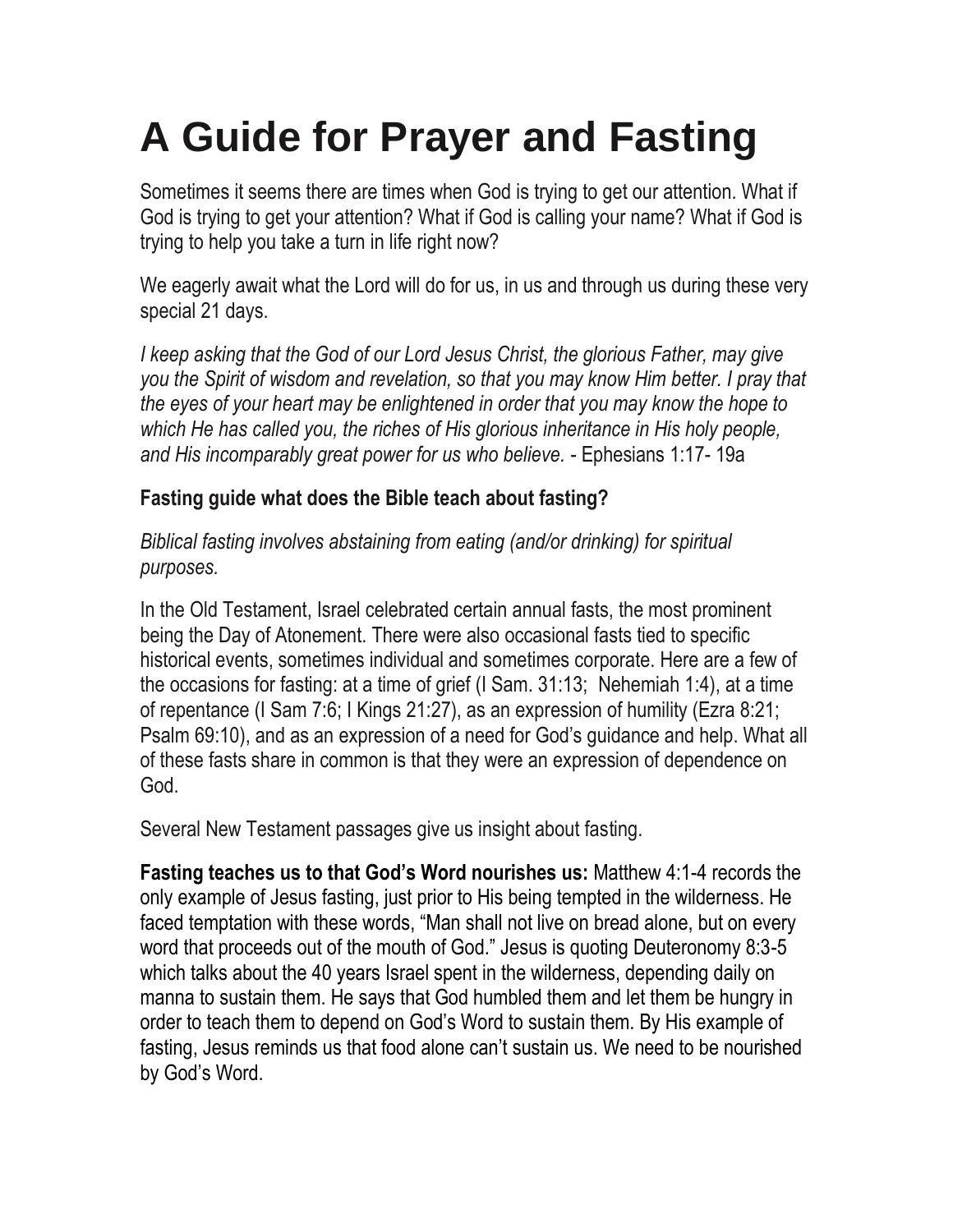**Fasting teaches us that doing God's will sustains us:** John 4:31-35 records Jesus' encounter with the woman at the well. When the disciples return, they encourage Jesus to eat. He responds by saying, "I have food to eat that you know not of." Then He adds, "My food is to do the will of the Father." Again, Jesus reminds us that food alone is not enough. We are sustained by doing God's will.

**Fasting teaches us that Jesus Himself sustains us:** In John 6:48-50 Jesus says, "I am the bread of life. Your fathers ate the manna in the wilderness, and they died. This is the bread which comes down out of heaven, so that one may eat of it and not die." We see this pictured symbolically in the bread and the cup of the Lord's supper. Jesus is the source of eternal life. Fasting is feasting on Jesus.

Jesus assumed that fasting would be a part of His disciple's spiritual life. In Matthew 6:16-18, He says, "when you fast," not "if you fast." He warns us not to fast to impress people, but to be near to the heart of God.

### **What is the purpose of fasting?**

*Fasting is designed to intensify our dependence on God by weakening our dependence on food and other things.* How does it do that?

**Fasting reveals and heals our dependence on food (and other things)** to fill the discomfort caused by low self-esteem, unfulfilling work, unloving relationships, uncontrollable circumstances, etc. It removes the false peace derived from the pleasure of eating.

Richard Foster says, "More than any other discipline, fasting reveals the things that control us. This is a wonderful benefit to the true disciple who longs to be transformed into the image of Jesus Christ. We cover up what is inside us with food and other good things, but in fasting these things surface. If pride controls us, it will be revealed almost immediately. David writes, "I humbled my soul with fasting" (Psalm 69:10). Anger, bitterness, jealousy, strife, fear—if they are within us, they will surface during fasting."

**Fasting teaches us that we can go without getting what we want and survive.**  Fasting can free us from having to have what we want. Therefore, fasting can teach moderation or self-control, not only in relation to food, but in other areas as well. It teaches contentment. (I Timothy 6:6)

**Fasting expresses and deepens our hunger for God.** Richard Foster says,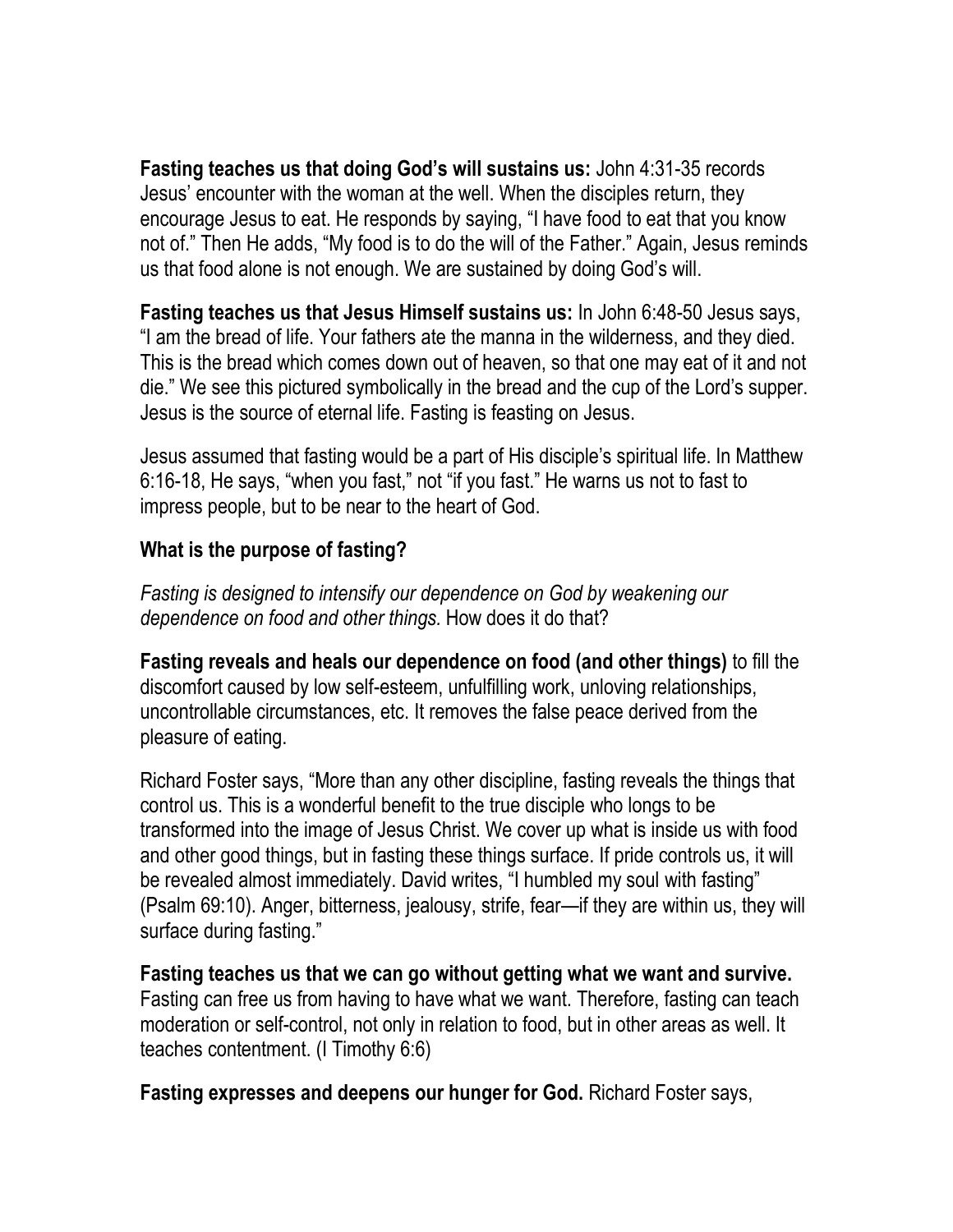"Fasting reminds us that we are sustained "by every word that proceeds from the mouth of God:" (Matt. 4:4). Food does not sustain us; God sustains us. In Christ, "All things hold together" (Colossians 1:17). Therefore, in experiences of fasting, we are abstaining from food or other activities and feasting on God's Word.

Fasting must always, first and foremost, center on God. It must be about Him.

## **Step 1: Clarify the purpose of your fast**

Why are you fasting? Ask the Holy Spirit to clarify His leading and objectives for your prayer fast. This will enable you to pray more specifically and strategically. Fasting is God-led and God-initiated. That means that He fuels a desire to fast and pray. He loves it when we fast.

## **Step 2: Specify the kind of fast you will do**

Pray about the kind of fast you should undertake. Jesus implied that all of His followers should fast. (Matthew 6:16-18; 9:14,15)

For Him it was a matter of when believers would fast, not if they would do it. Before you fast, decide the following up front:

- How long you will fast one meal, one day, one week, several weeks, certain days (beginners should start slowly, building up to longer fasts)?
- The type of fast God wants you to undertake discussed in the *Types of Fasts*  section below.
- What physical or social activities you will restrict
- How much time each day you will devote to prayer and God's Word Making these commitments ahead of time will help you sustain your fast when physical temptations and life's pressures tempt you to abandon it.

**Step 3: Prepare your heart, mind, and body for fasting.** Fasting is not a spur-of-the-moment thing. It is planned. We must prepare. The very foundation of fasting and prayer is repentance. Un-confessed sin can hinder your prayers. There are several things you can do to prepare your heart

• Fasting requires reasonable precautions. Consult your physician first, especially if you take prescription medication or have a chronic ailment. Some persons should never fast without professional supervision.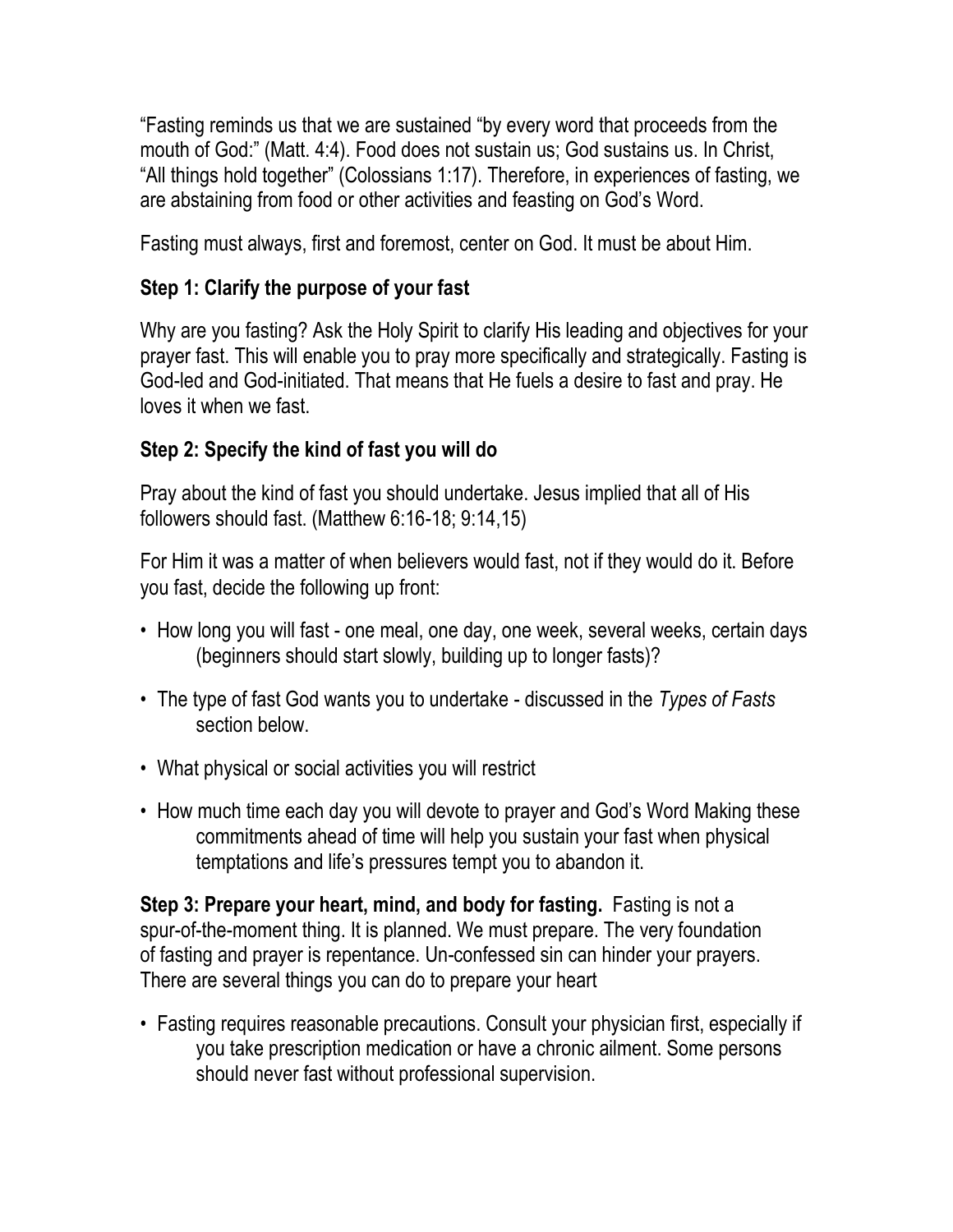- Do not rush into your fast. Prepare your body. Eat smaller meals before starting a fast. Avoid high fat and sugary foods. Eating raw fruit and vegetables prior to your fast is helpful. Physical preparation makes the drastic change in your eating routine a little easier so that you can turn your full attention to the Lord in prayer.
- Prepare your heart and mind: Remember that God is your Father and He loves you and is for you.
- Confess every sin that the Holy Spirit calls to your remembrance and accept God's forgiveness (1 John 1:9). Seek forgiveness from all whom you have offended, and forgive all who have hurt you (Mark 11:25; Luke 11:4; 17:3,4). Make restitution as the Holy Spirit leads you.
- Surrender your life fully to Jesus Christ (Romans 12:1, 2). Meditate on the attributes of God, His love, sovereignty, power, wisdom, faithfulness, grace, compassion, and others. (Psalm 48:9,10; 103:1-8, 11-13)
- Begin your time of fasting and prayer with an expectant heart. (Hebrews 11:6)
- Do not underestimate spiritual opposition. Satan sometimes intensifies the natural battle between body and spirit. (Galatians 5:16,17)
- Finally, and of deep importance, Jesus instructs us in Matthew to not let others know about your fasting. The strict details of your fast should not be something you constantly talk about to others. It should remain between you and God.

**Types of Fasts** Now that we have explored the Old and New Testament teaching and instruction on fasting, we can proceed to discuss specific kinds of fasts. Let us begin with the helpful words of Richard Foster in his classic, *Celebration of Discipline*: "As with all the Disciplines, a progression should be observed; it is wise to learn to walk well before we try to run."

Biblical fasting almost always concerns food. Since the purpose of fasting, as we saw above, is to focus on God, to humble ourselves and to remind ourselves that we are sustained by every word that proceeds from the mouth of God, then the task in fasting is connecting our "going without" to "hungering for God." This takes time,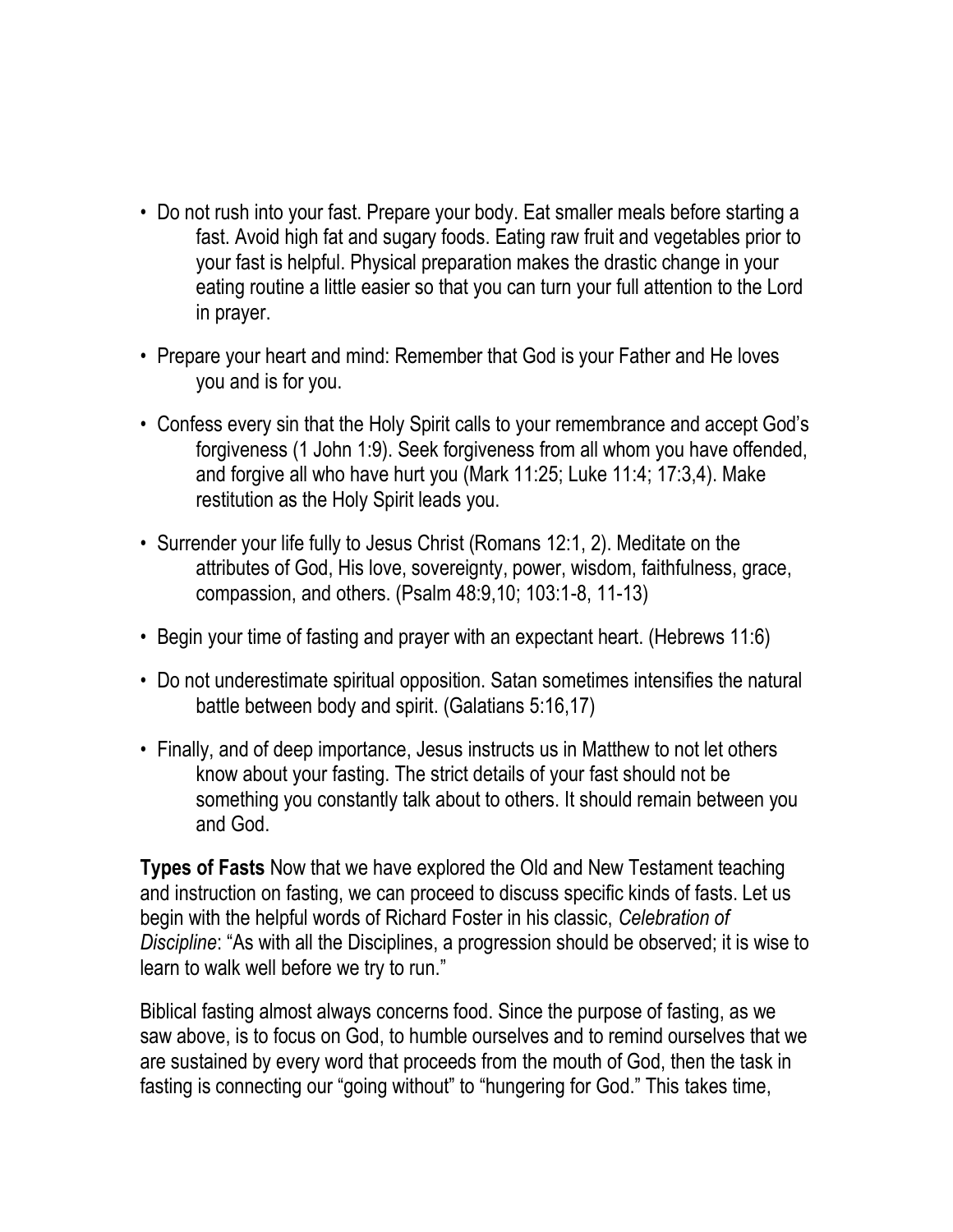focus and prayer in itself.

Please do not expect to be an "expert" at fasting right away. Fasting is a discipline that can take a very long time to understand well. Also, do not let this fact deter you or intimidate you. Fasting is not unlike a beautifully written masterpiece of literature. It is simple enough for a youth to understand and enjoy, and yet magnificently rich enough for the scholar to devote his/her entire life to.

**Abstaining from certain types of foods** (meat, sweets, etc.) - Daniel 10:3This type is a good one for beginners to fasting or those with health needs and special or restrictive diets.

Choose to abstain from something like breads, sweets, sodas, coffee, or even red meat. Perhaps spend some time reading through Daniel's fast in Daniel chapter 1 and chapter 10.

Stick to only fruits and vegetables like he did or something similar. Determine the timing and duration of your fast and begin. You may choose to go without this specific type of food on only certain days like Fridays, or you may go without during the weekdays only or perhaps every day. Finally, choose the duration of your fast. This fast is 21 days (January 12 -February 1) but that does not mean you must go without for all of the 21 days. Determine the timing and duration ahead of time and stick to it. Rather, pray through it.

**Abstaining from all food** - Esther 4:16; Acts 9:9 This kind of fast is more difficult but can be broken up by timing and duration. This seems to be the most prevalent of the fasts we see in the Bible. It is also the most intimidating, but refuse to let it scare you. Fasting from all food is not scary if you determine beforehand when you will do so and for how long. Here are some ideas.

- Start slowly. Begin with fasting for only a part of a day (lunch, or lunch and dinner). Do this for one day a week, or perhaps three days a week. You determine the timing and duration. Take a step of faith. Fasting is risky and involves our faith.
- Next, try fasting from food but not beverages. This means that according to your timing and duration, you would not eat any solid foods but only water, juices, smoothies, or perhaps simple soup broths.
- Do this for the first one or two weeks. Devote the time that you normally would eat to Scripture reading and prayer. Focus on Jesus' statements about food.